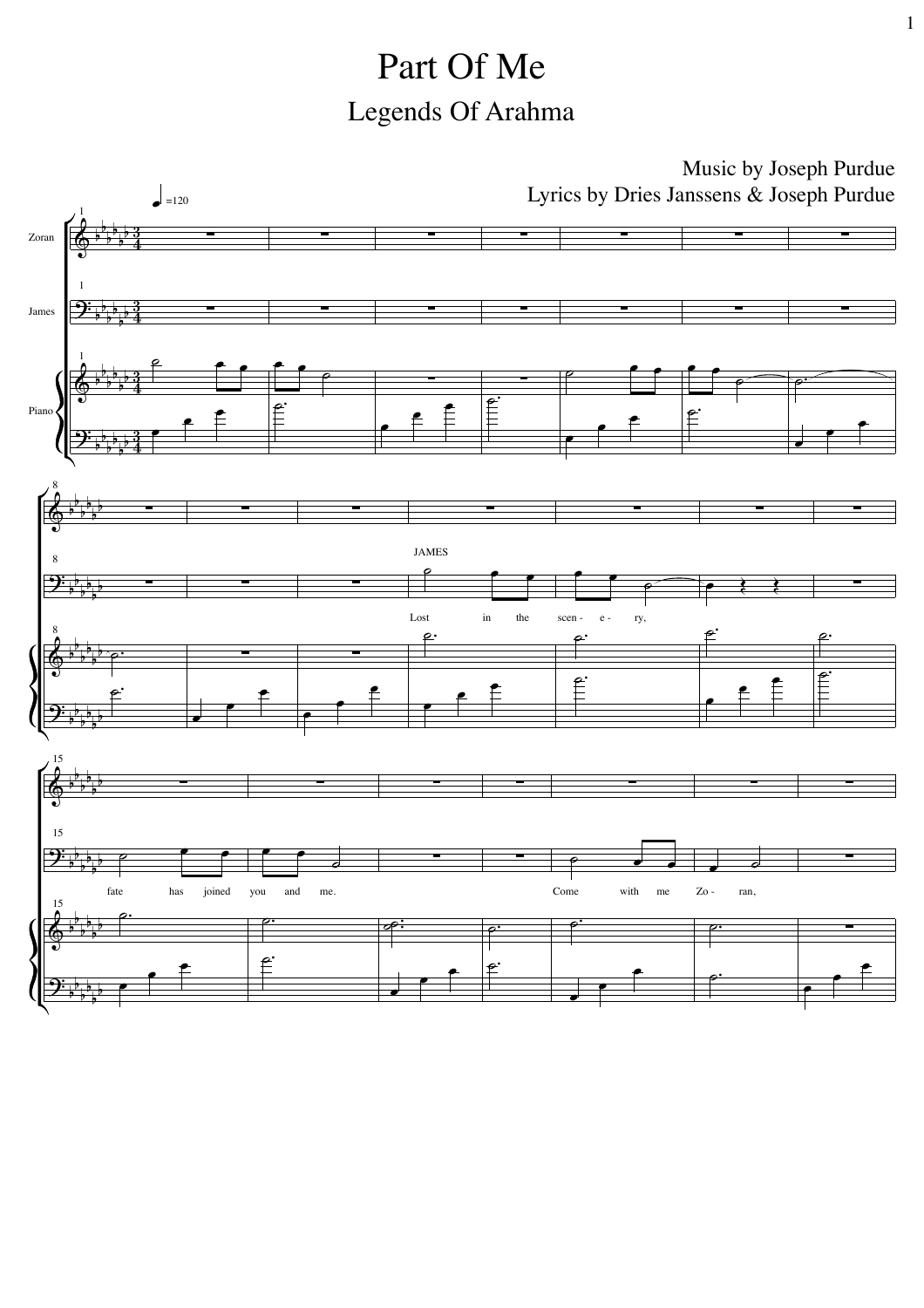

 $\overline{2}$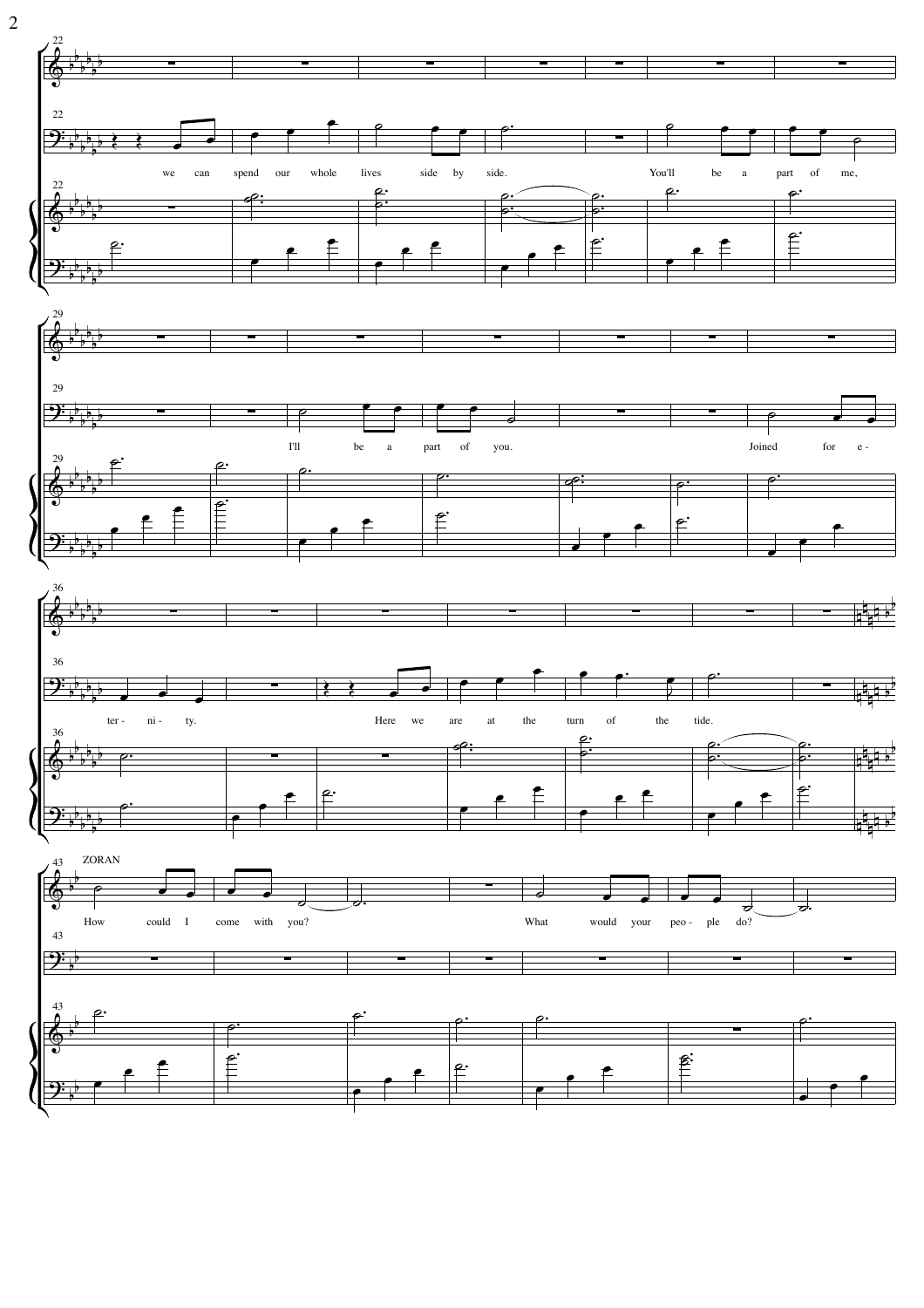

 $\overline{3}$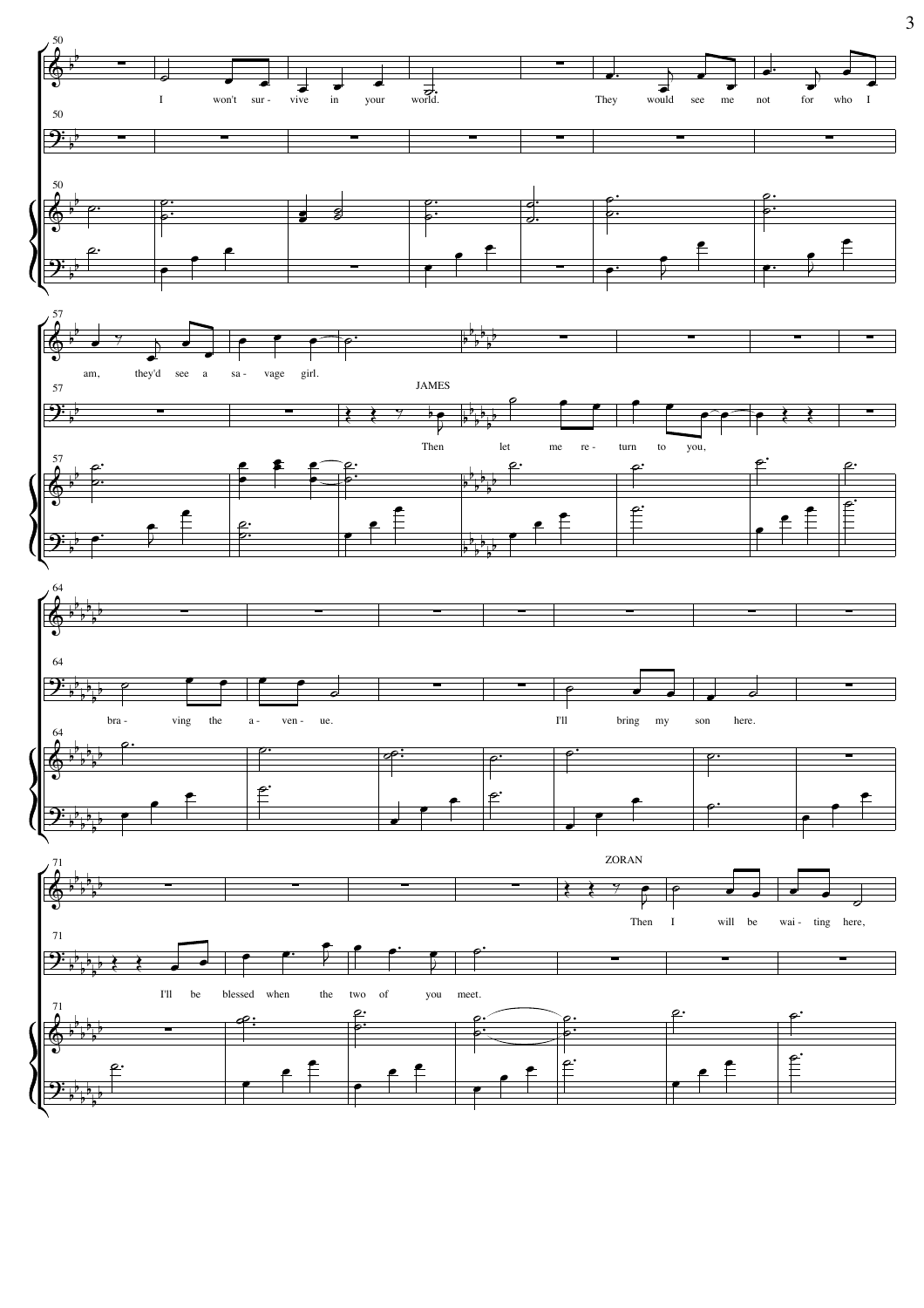

 $\overline{4}$